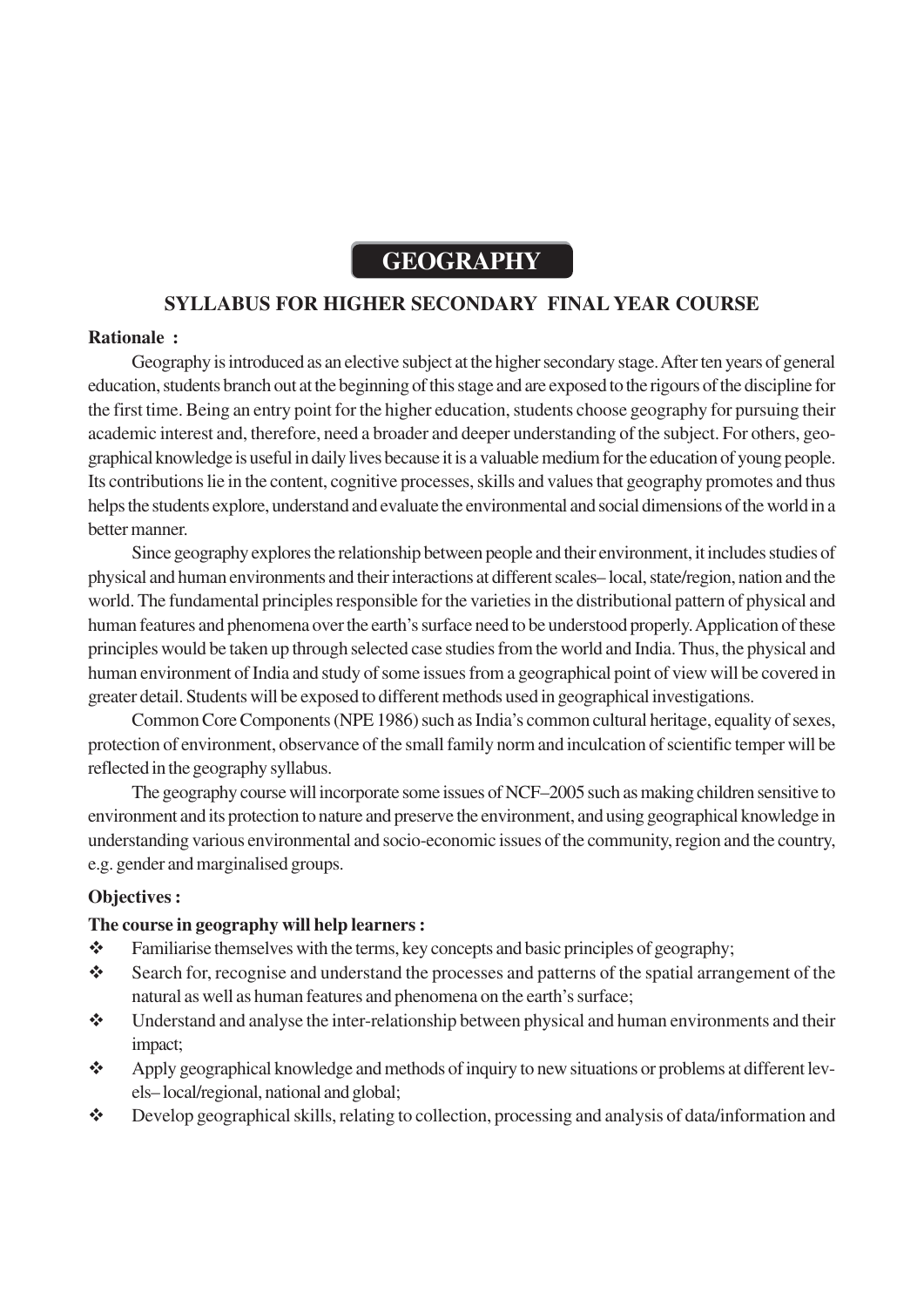#### 2 Syllabi for H.S. Final Year

preparation of report including maps and graphics and use of computers wherever possible; and

 $\triangle$  Utilize geographical knowledge in understanding issues concerning the community such as environmental issues, socio-economic concerns, gender and become responsible and effective member of the community.

# **GEOGRAPHY**

# **SYLLABUS FOR HIGHER SECONDARY FINAL YEAR COURSE**

| <b>One Paper</b><br><b>Time: Three Hours</b> |                                                          | Marks 100    |                |
|----------------------------------------------|----------------------------------------------------------|--------------|----------------|
|                                              | <b>Unitwise Distribution of Marks and Periods:</b>       |              |                |
| Unit No. Title                               |                                                          | <b>Marks</b> | <b>Periods</b> |
|                                              | A. FUNDAMENTAL OF HUMAN GEOGRAPHY                        |              |                |
| Unit-I                                       | Human Geography                                          | 02           | 05             |
| Unit-II                                      | People                                                   | 08           | 18             |
| $Unit-III$                                   | <b>Human Activities</b>                                  | 08           | 26             |
| Unit-IV                                      | Transport, Communication and Trade                       | 07           | 18             |
| Unit-V                                       | <b>Human Settlements</b>                                 | 05           | 10             |
|                                              | <b>B. INDIA- PEOPLE AND ECONOMY</b>                      |              |                |
| Unit-I                                       | People                                                   | 02           | 05             |
| $Unit-II$                                    | <b>Human Settlements</b>                                 | 04           | 08             |
| $Unit-III$                                   | <b>Resources and Development</b>                         | 09           | 20             |
| Unit-IV                                      | Transport, Communication and International Trade         | 07           | 16             |
| Unit-V                                       | Geographical Perspective on Selected Issues and Problems | 06           | 15             |
|                                              | C. ASSAM- LAND, PEOPLE, AND ECONOMY                      |              |                |
| Unit-I                                       | Physio graphy, drainage Climate                          | 03           | 05             |
| $Unit-II$                                    | People: Composition, distribution, Density               | 03           | 05             |
| Unit-III                                     | Economy: Agriculture and industrial base and development | 03           | 05             |
| Unit-IV                                      | <b>Transport and Communication</b>                       | 03           | 05             |
|                                              | D. PRACTICAL WORK (UNIT I AND II)                        |              |                |
| Unit-I                                       | Processing of Data and Thematic Mapping                  | 16           | 20             |
| Unit-II                                      | Field Study or Spatial Information Technology            | 14           | 20             |
|                                              | <b>Total</b>                                             | <b>100</b>   | 201            |

## **Unitwise Distribution of Course contents :**

## **A. FUNDAMENTALS OF HUMAN GEOGRAPHY**

## **Unit I : Human Geography**

Nature and scope

# **Unit II : People**

- Population of the world– distribution, density and growth;
- \* Population change-spatial patterns and structure; determinants of population change;
- Age-sex ratio; rural-urban composition;
- Human development– concept; selected indicators, international comparisons.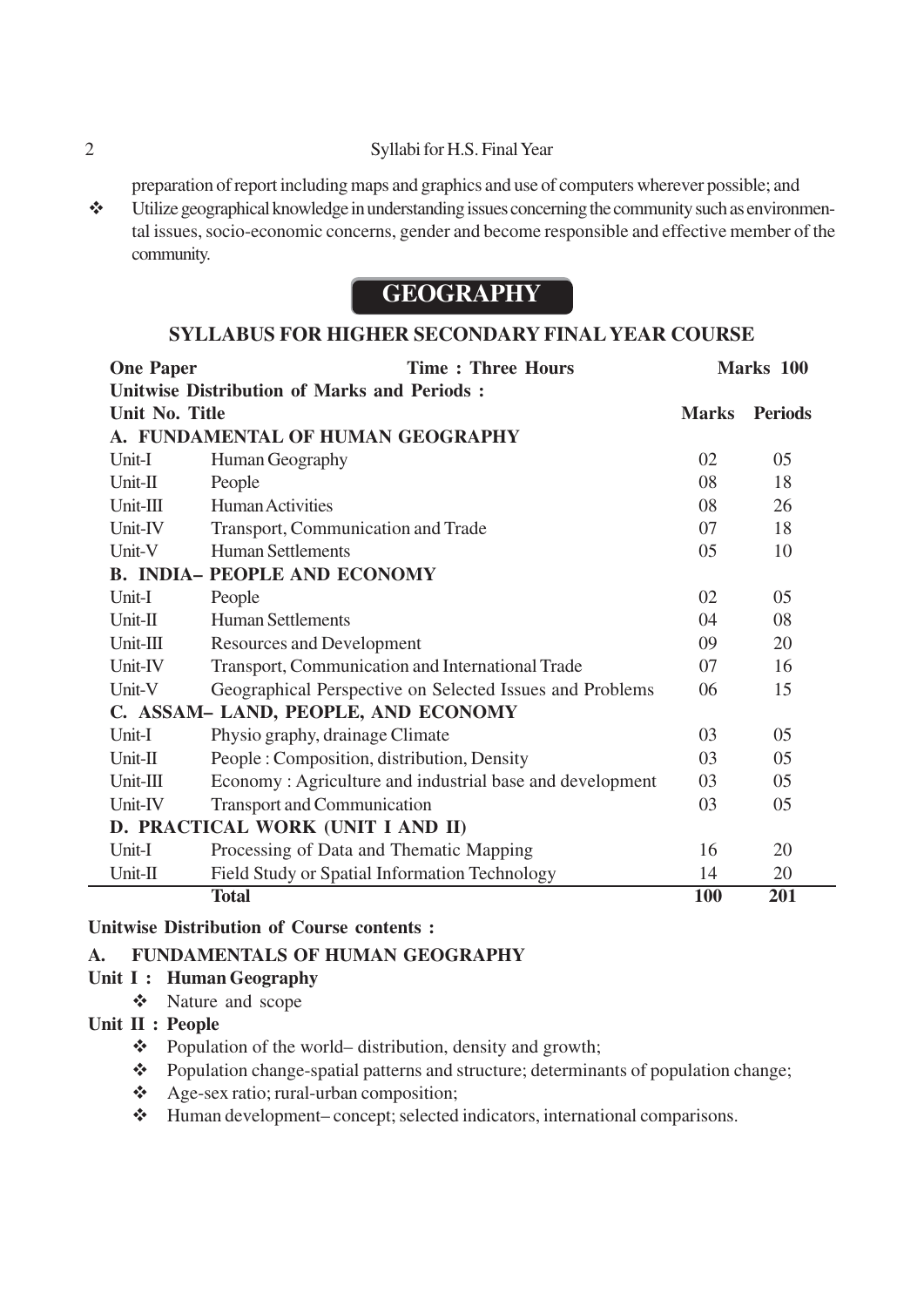# Syllabi for H.S. Final Year 3

## **Unit III :Human Activities**

- Primary activities– concept and changing trends; gathering, pastoral, mining, subsistence agriculture, modern agriculture; people engaged in agriculture and allied activities– some examples from selected countries;
- Secondary activities– concept; manufacturing : agro-processing, household, small scale, large scale; people engaged in secondary activities– some examples from selected countries;
- Tertiary activities– concept; trade, transport and communication; services; people engaged in tertiary activities– some examples from selected countries;
- Quaternary activities– concept; knowledge based industries; people engaged in quternary activities– some examples from selected countries.

## **Unit IV : Transport, Communication and Trade**

- Land transport– roads, railways– rail network; trans– continental railways;
- Water transport– inland waterways; major ocean routes;
- Air transport– Intercontinental air routes;
- $\div$  Oil and gas pipelines;
- Satellite communication and cyber space;
- International trade– Basis and changing patterns; ports as gateways of international trade, role of WTO in international trade.

## **Unit V : Human Settlements**

 Settlement types– rural and urban; morphology of cities (case study); distribution of mega cities; problems of human settlements in developing countries.

# **B. INDIA : PEOPLE AND ECONOMY**

# **Unit I : People**

- \* Population–distribution, density and growth; composition of population : linguistic and religious; rural-urban population change through time– regional variations; occupation;
- $\triangle$  Migration : international, national– causes and consequences;
- $\triangle$  Human development– selected indicators and regional patterns;
- ❖ Population, environment and development.

## **Unit II : Human Settlements**

- Rural settlements– types and distribution;
- $\triangleleft$  Urban settlements– types, distribution and functional classification

# **Unit III :Resources and Development**

- Land resources– general land use; agricultural land use– major crops; agricultural development and problems, common property resources;
- Water resources– availability and utilization– irrigation, domestic, industrial and other uses; scarcity of water and conservation methods– rain water harvesting and watershed management (one case study related with participatory watershed management to be introduced);
- Mineral and energy resources– metallic and non-metallic minerals and their distribution; conventional and non-conventional energy sources;
- Industries– types and distribution; industrial location and clustering; changing pattern of selected industries– iron and steel, cotton textiles, sugar, petrochemicals and knowledge based industries; impact of liberalisation, privatisation and globalisation on industrial location;
- Planning in India– target area planning (case study); idea of sustainable development (case study).